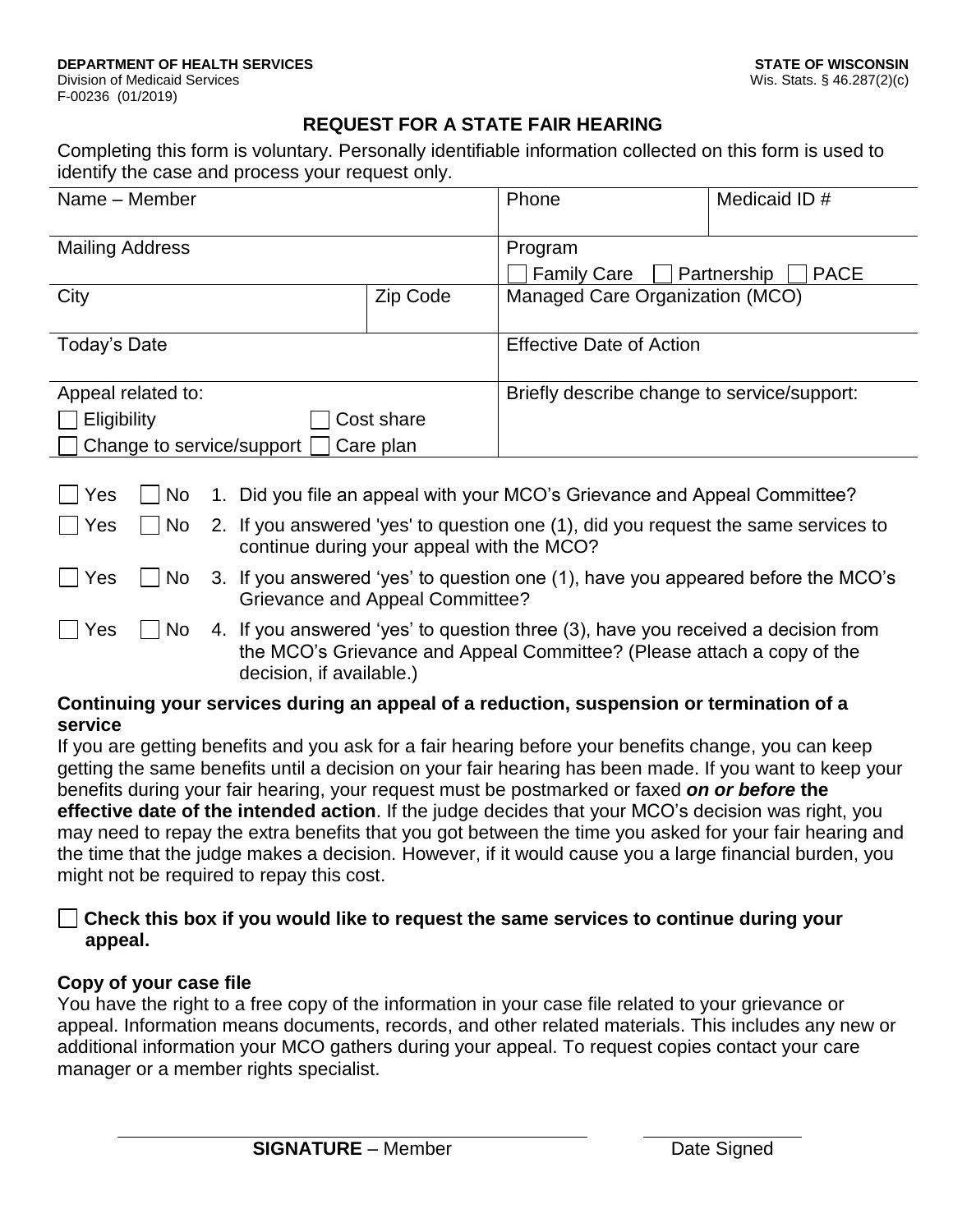Mail or fax this form **AND** a copy of the Notice of Adverse Benefit Determination or decision letter to:

Family Care Request for Fair Hearing c/o Division of Hearings and Appeals PO Box 7875 Madison WI 53707-7875 Fax: 608-264-9885

Independent Care Health Plan complies with applicable Federal civil rights laws and does not discriminate on the basis of race, color, national origin, age, disability, or sex.

## **English**

ATTENTION: If you speak English, language assistance services are available to you free of charge. Call 1-800-777-4376 (TTY: 1-800-947-3529).

### **Spanish**

ATENCIÓN: Si habla español, los servicios de asistencia de idiomas están disponibles sin cargo, llame al 1-800-777-4376 (TTY: 1-800-947-3529).

#### **Hmong**

CEEB TOOM: Yog koj hais lus Hmoob, kev pab rau lwm yam lus muaj rau koj dawb xwb. Hu 1-800-777-4376 (TTY: 1-800-947-3529).

### **Chinese Mandarin**

注意:如果您说中文,您可获得免费的语言协助服务。请致电1-800- 777-4376 (TTY 文字电话: 1-800-947-3529).

### **Somali**

DIGTOONI: Haddii aad ku hadasho afka Soomaaliha, adeegyada caawimada luqadda waxaa laguu heli karaa iyagoo bilaash ah. Wac 1-800-777-4376 (TTY: 1-800-947-3529).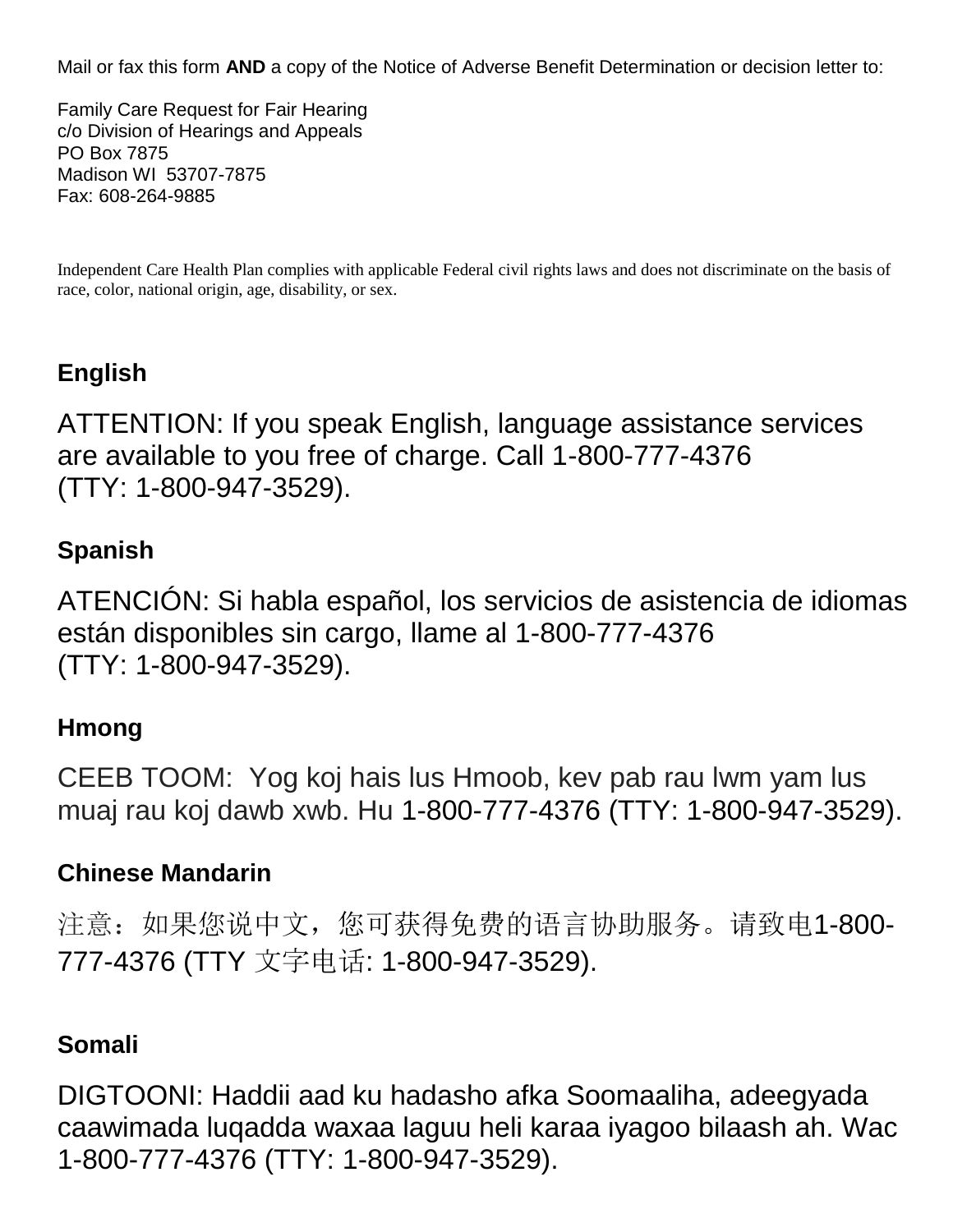## **Laotian**

ໝາຍເຫດ: ຖ້າທ່ານເວົາພາສາລາວ, ທ່ານສາມາດໃຊ້ການບໍລິການຊ່ວຍ ່ ່ ໍ ເຫຼືອດ້ານພາສາໄດ້ໂດຍບໍເສຍຄ່າ. ໂທ 1-800-777-4376 ໍ (TTY: 1-800-947-3529).

## **Russian**

ВНИМАНИЕ: Если Вы говорите по-русски, Вам будут бесплатно предоставлены услуги переводчика. Позвоните по номеру: 1-800-777-4376 (TTY: 1-800-947-3529).

### **Burmese**

ေက်းဇူးျပဳ၍ နားဆင္ပါ - သင္သည္ ျမန္မာစကားေျပာသူျဖစ္ပါက၊ သင္္အအတြက္ အခမဲ့ျဖင္္ ဘာသာစကားကူညီေရး ၀န္ေဆာင္မႈမ်ား ရရ ွိန္ွိိုင္သည္။ 1-800-777-4376 (TTY: 1-800-947-3529) တြင္္ ဖုန္းေခၚဆိုပါ။

# **Arabic**

تنبيه: إذا كنتم تتحدثون العربية، تتوفر لكم مساعدة لغوية مجانية. اتصلوا بالرقم 4376-777-8001- )هاتف نصي: 3529-947-8001-(.

## **Serbo-Croatian**

PAŽNJA: Ako govorite srpsko-hrvatski imate pravo na besplatnu jezičnu pomoć. Nazovite 1-800-777-4376 (telefon za gluhe: 1-800-947-3529).

Independent Care Health Plan

• Provides free aids and services to people with disabilities to